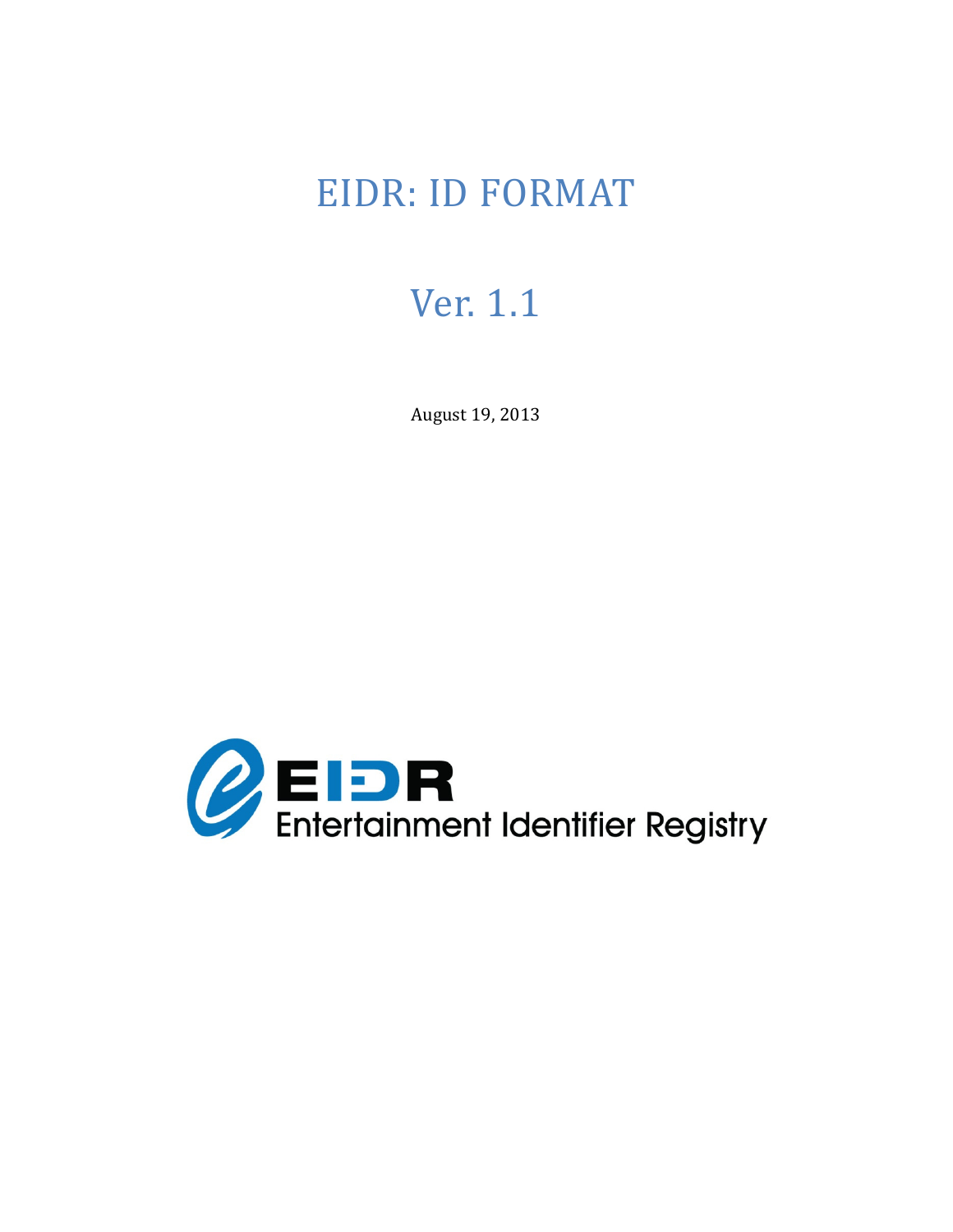Copyright  $\odot$  by the Entertainment ID Registry Association

EIDR: ID Format.

The content of this manual is furnished for information use only and is subject to change without notice and should not be construed as a commitment by the Entertainment ID Registry Association. The Entertainment ID Registry Association assumes no responsibility or liability for any errors or inaccuracies that may appear in this document.

Products and company names mentioned may be trademarks of their respective owners. 

Feedback on this document can be sent to support@eidr.org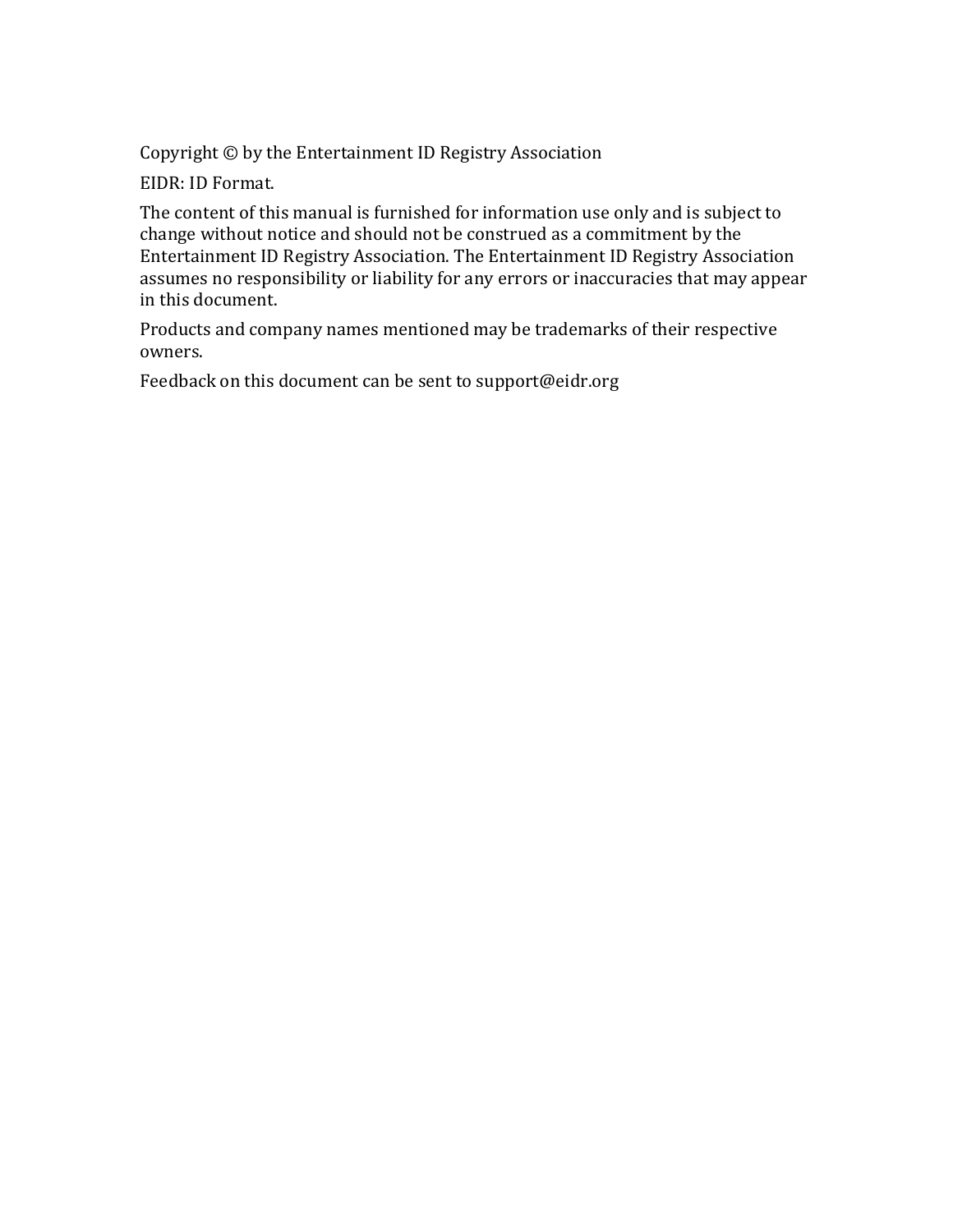# **TABLE OF CONTENTS**

| $\mathbf{1}$            |       |  |
|-------------------------|-------|--|
| 1.1                     |       |  |
| 1.2                     |       |  |
| $\overline{2}$          |       |  |
| 2.1                     |       |  |
|                         | 2.1.1 |  |
|                         | 2.1.2 |  |
|                         | 2.1.3 |  |
| 2.2                     |       |  |
| 2.3                     |       |  |
|                         |       |  |
|                         | 2.4.1 |  |
|                         | 2.4.2 |  |
| 2.5                     |       |  |
| $\overline{\mathbf{3}}$ |       |  |
|                         |       |  |
|                         |       |  |
|                         | 3.1.1 |  |
|                         | 3.1.2 |  |
|                         |       |  |
|                         | 3.2.1 |  |
|                         | 3.2.2 |  |
| 4                       |       |  |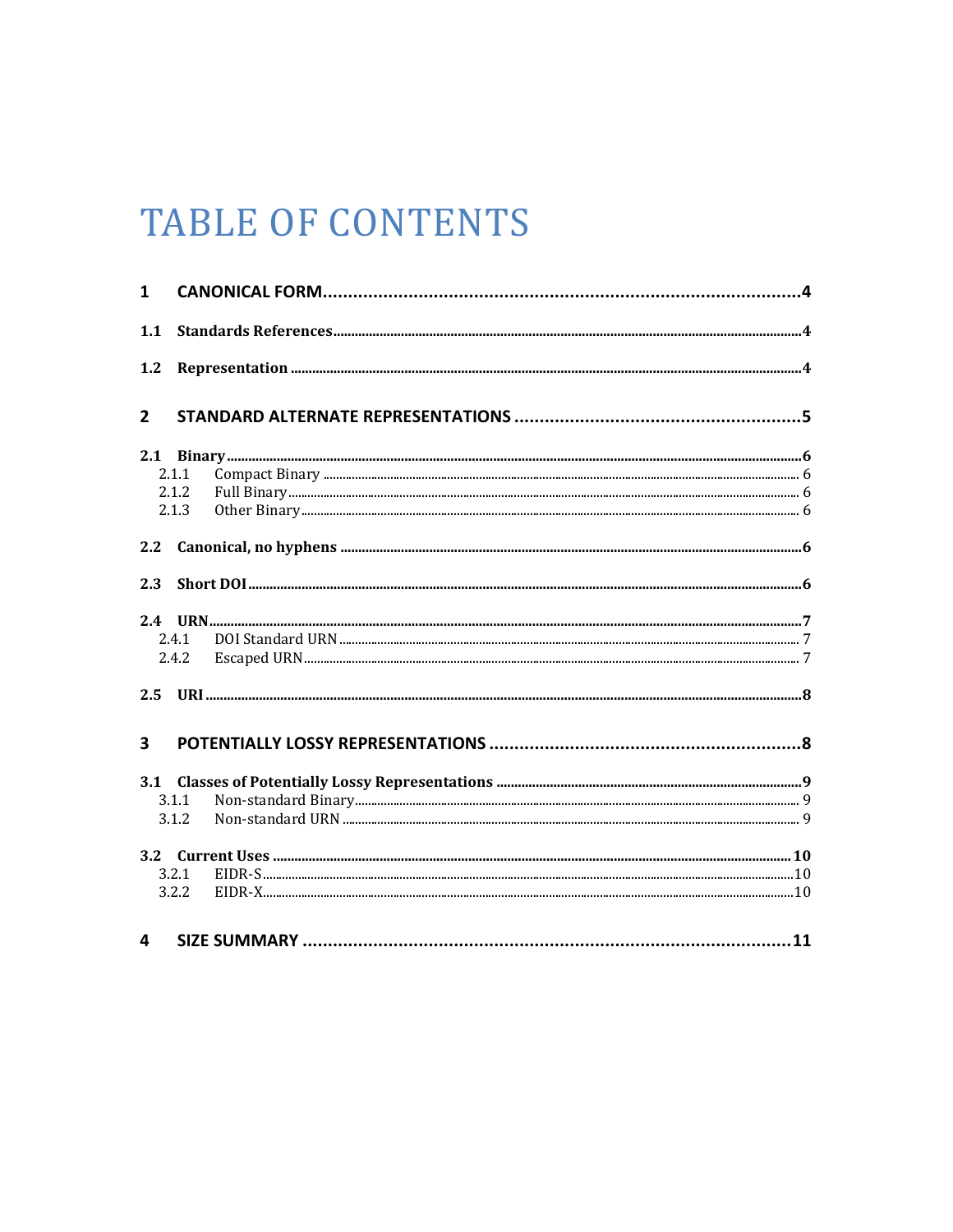

# 1 Canonical Form

### 1.1 Standards References

The DOI syntax is a NISO standard. See the DOI Handbook, Appendix 1, ANSI/NISO Z39.84- 2000 Syntax for the Digital Object Identifier.

The DOI System is an ISO Standard, ISO 26324. The DOI Handbook http://www.doi.org/doi\_handbook/TOC.html -- and DOI Factsheet -http://www.doi.org/factsheets/DOIIdentifierSpecs.html -- have useful background and information for users of DOI-based identifiers.

EIDR IDs are fully compliant with the NISO and ISO specifications.

If new standard representations of a DOI are developed, they will be included in future versions of this document.

New in Version 1.1

- New DOI URN Format
- New preferred name for the DOI proxy
- EIDR-S
- EIDR-X

## 1.2 Representation

This is the only representation that can properly be called a DOI or an EIDR ID. The canonical form of an EIDR ID is:

10.5240/XXXX-XXXX-XXXX-XXXX-XXXX-C

Standard nomenclature is:

- 10.5240 is the DOI prefix for an EIDR asset record ("prefix" for short.) The "10" indicates that this handle is a DOI.
- 5240 is the sub-prefix. It tells the DOI system which Registry is responsible for the ID. A Registry is usually responsible for multiple sub-prefixes.
- XXXX-XXXX-XXXX-XXXX-XXXX-C is the DOI suffix ("suffix" for short.) This is what the individual Registry uses to find the metadata associated with the ID.

For the suffix:

- X is a hexadecimal digit
- C is the ISO 7064 Mod 37,36 check character. The check is computed as Mod 37,36 rather than Mod 17,16 to allow for future extension of the ID format.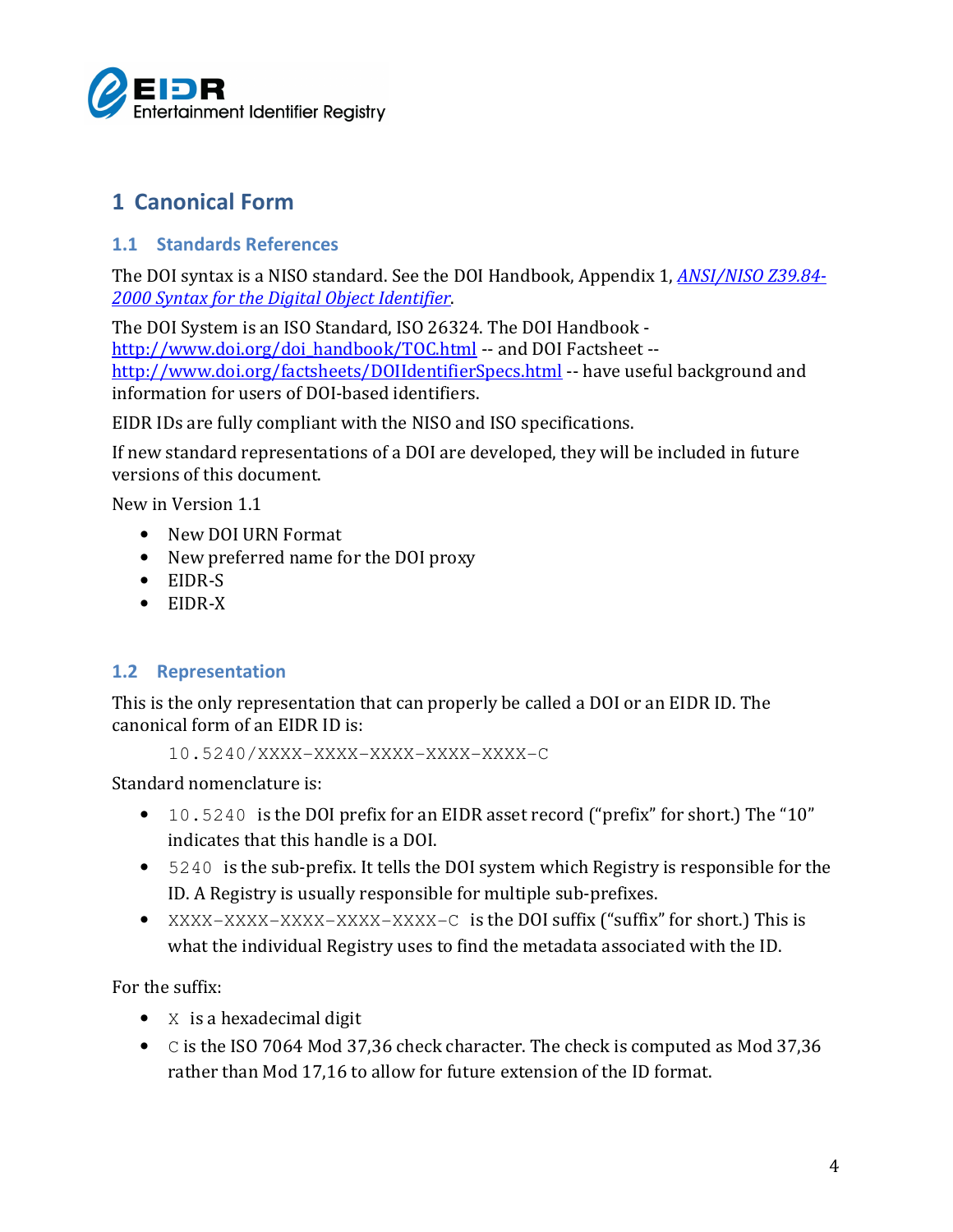

• The check character is computed only over the DOI suffix. It does not include the prefix because if the prefix is wrong, it is highly probable that the DOI will go to an incorrect resolution system anyway. The EIDR registry separately validates the prefix of any DOI sent through its API.

Normalization:

- EIDR IDs are normalized to upper case on input and output from the Registry.
- The DOI proxy accepts resolution requests for mixed-case EIDR IDs.
- NOTE: Contrary to the EIDR Technical Overview, the hyphens in the ID are required in current versions of the Registry.

# 2 Standard Alternate Representations

Even though the Registry and DOI Proxy do not accept other forms of the ID (with the exception of the DOI Standard URN form for the Proxy, vide infra) it is sometimes necessary or convenient to present the ID in a more compact representation. There are three requirements for alternate forms:

- They do not lose any information. Information that can be regenerated without loss is:
	- o The "10.", since DOI handles always start with "10."
	- o The "/", as long as you know where to put it.
	- $\circ$  The "-" characters, as long as you know where to put them in the suffix.
	- o The checksum, which can be recomputed.

Information that cannot be regenerated is:

- o The sub-prefix. EIDR already uses 4 sub-prefixes (one each for assets, parties, users, and video services and networks) and may in the future allocate others for the same or different purposes. We expect the number of sub-prefixes for assets to be small, but applications must not assume that there will always be just 1. It is not safe to jettison the sub-prefix, but it is safe to map it down to a handful of bits.
- o The suffix (excluding the checksum).
- All the systems that exchange a particular non-canonical form of an EIDR ID agree on and recognize the format.
- All systems convert the non-canonical form of the ID to the canonical form when communicating with systems that are not "in the know" (such as the Registry itself, or other third party and DOI-based applications).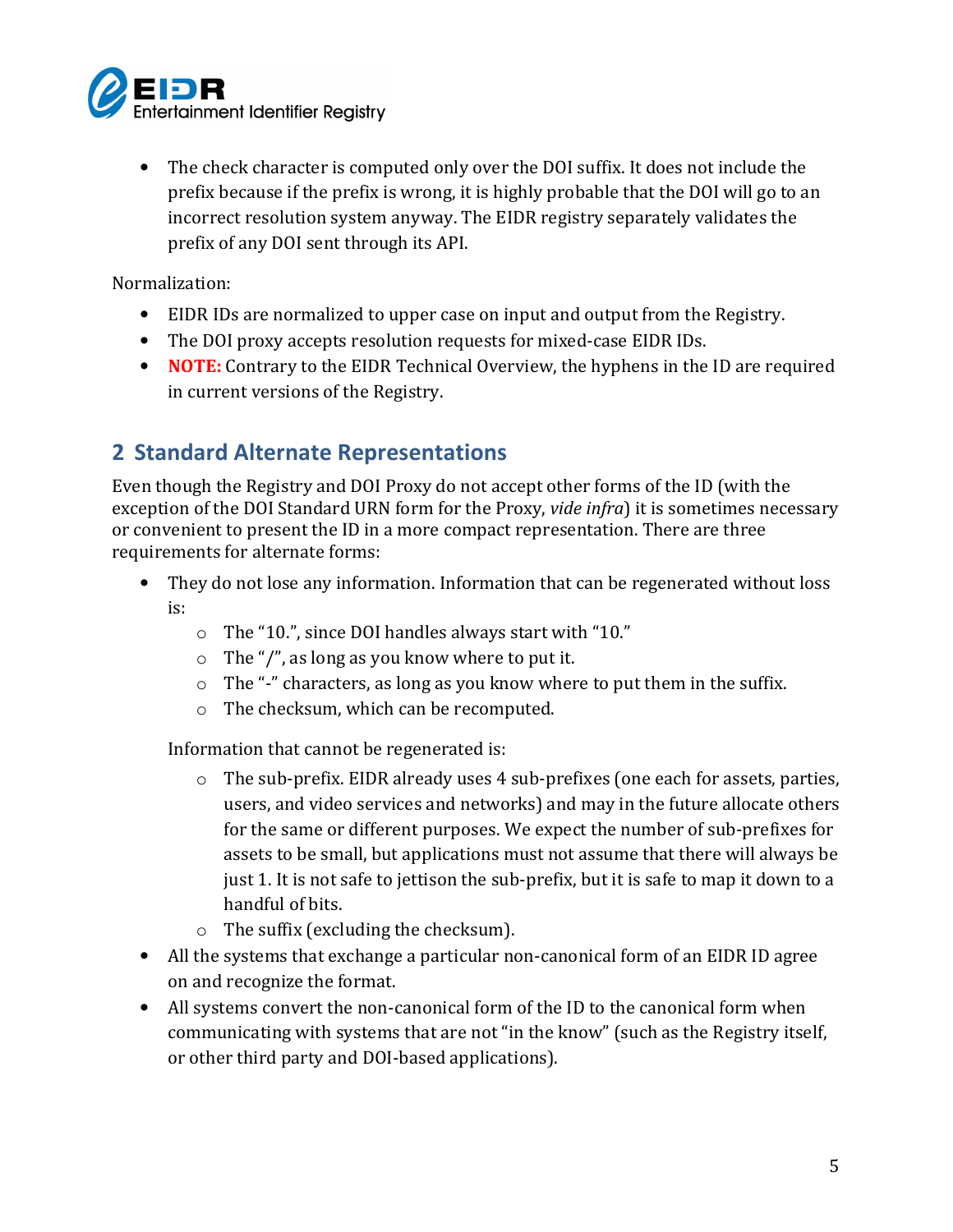

The remainder of this section covers some standard alternate representations of an EIDR ID. Other lossless formats that are commonly used or are required for using EIDR within other standards will be added as they emerge.

### 2.1 Binary

#### 2.1.1 Compact Binary

This is for use in systems where space is at a premium, and takes 96 bits:

- 16-bit sub-prefix: Interpret the sub-prefix as a number, and convert it to binary.
- 80 bits: The suffix, without the checksum, represented as 20 nibbles/10 bytes.

Converting this to the canonical representation entails:

- Starting with the string "10."
- Appending the decimal representation of the value of the first 16 bits.
- Appending a "/".
- Appending the value of each nibble as a hex digit, adding a "-" after every fourth digit.
- Computing the check digit and appending it to the string.

#### 2.1.2 Full Binary

This is larger than Compact Binary, but still smaller than the full representation:

- 8 char prefix "10.5240/".
- 80 bit binary representation of the suffix (minus checksum).
- 8-bit ASCII representation of the check character.

The conversion to canonical form is simpler than for compact binary, and is left as an exercise for the reader.

#### 2.1.3 Other Binary

The attentive reader will also note that there are several possible gradations between the compact binary and full binary representations; one example is leaving off the "10." and the check character, leaving just the sub-prefix and the suffix excluding the check digit.

#### 2.2 Canonical, no hyphens

This is the canonical form with all the hyphens removed, which saves 5 bytes.

#### 2.3 Short DOI

The International DOI Foundation provides the shortDOI service, which generates a very compact representation of a DOI. You can think of it as tinyurl for DOIs. The original DOI is mapped into a string of three or more characters, taken from this 27-character set:

bcdfghjkmnpqrstvwxz23456789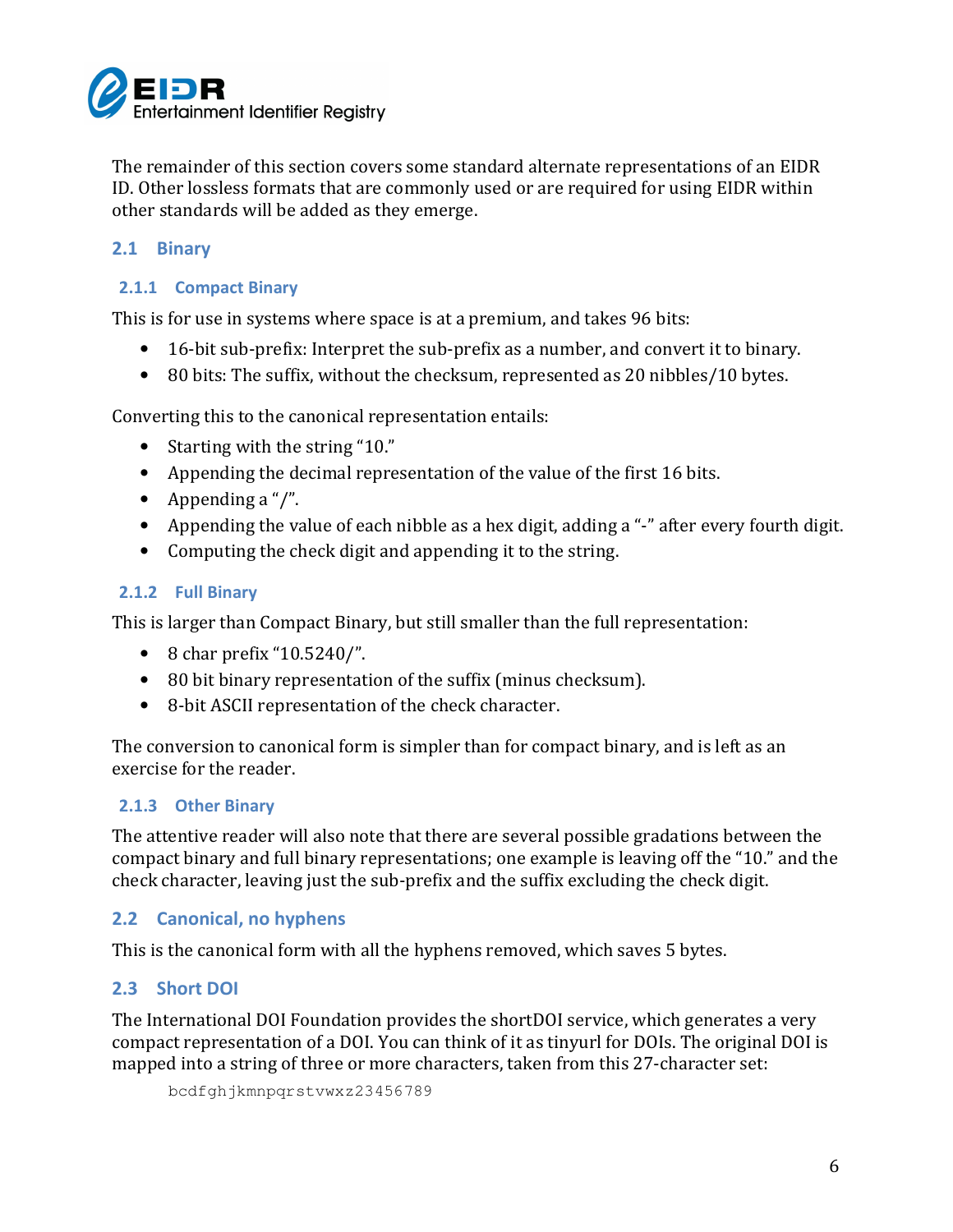

The size of the character set means that each character of a shortDOI needs 5 bits to encode.

7 such characters will support 10+ billion IDs1. 35 bits is an awkward number2, but even encoding each one as a full byte only takes 56 bits. To be even more future-proof, an application should plan for up to 8 characters in a shortDOI.

Instructions for manual and automated use of the service are available at shortdoi.org. For example, if you enter 10.5240/5FD4-FEE1-22F5-583E-FECC-O, you get back 10/f77, which can be resolved with these:

- http://doi.org/f77
- http://doi.org/10/f77

Both of these take the usual DOI proxy resolution flags<sup>3</sup> as described in the EIDR API Overview, e.g. http://doi.org/10/f77?locatt=type:Simple

Although the shortDOI is even shorter than the compact binary representation, it requires calling an external system to reconstitute the shortDOI as a canonical EIDR ID.

#### 2.4 URN

Many systems like to use URNs as IDs. EIDR IDs have a / in them, which is not a legal character in a URN. There are two lossless ways of dealing with this.

#### 2.4.1 DOI Standard URN

The URN-compatible form of a DOI replaces the "/" with a ":", which results in urn:doi:10.sub-prefix: suffix.<sup>4</sup> An example using an EIDR ID is:

urn:doi:10.5240:F5FD4-FEE1-22F5-583E-FECC-O

The DOI Proxy accepts this form for resolutions<sup>5</sup>, e.g.

http://doi.org/urn:doi:10.5240:F5FD4-FEE1-22F5-583E-FECC-O

Recall that the EIDR API only accepts the canonical form of the ID, not the URN form.

#### 2.4.2 Escaped URN

 $\overline{a}$ 

A generic way of handling the problem is to escape the / in the EIDR ID as %2F, so an EIDR ID represented as a URN might look like:

urn:schemename:eidr:10.5240%2F5FD4-FEE1-22F5-583E-FECC-O

<sup>1</sup> Although this space is used by all DOI registries, not just EIDR.

<sup>2</sup> The world never really adopted the DEC-20's 36-bit word.

<sup>&</sup>lt;sup>3</sup> E.g. http://doi.org/10/f77?ignore\_aliases returns information about the shortDOI itself rather than resolving the DOI to which it refers.

<sup>4</sup> Any other "/" characters in a DOI name have to be escaped to make the URN legal. Users of EIDR DOIs do not have to worry about this.

<sup>5</sup> See http://www.doi.org/factsheets/DOIIdentifierSpecs.html for more details.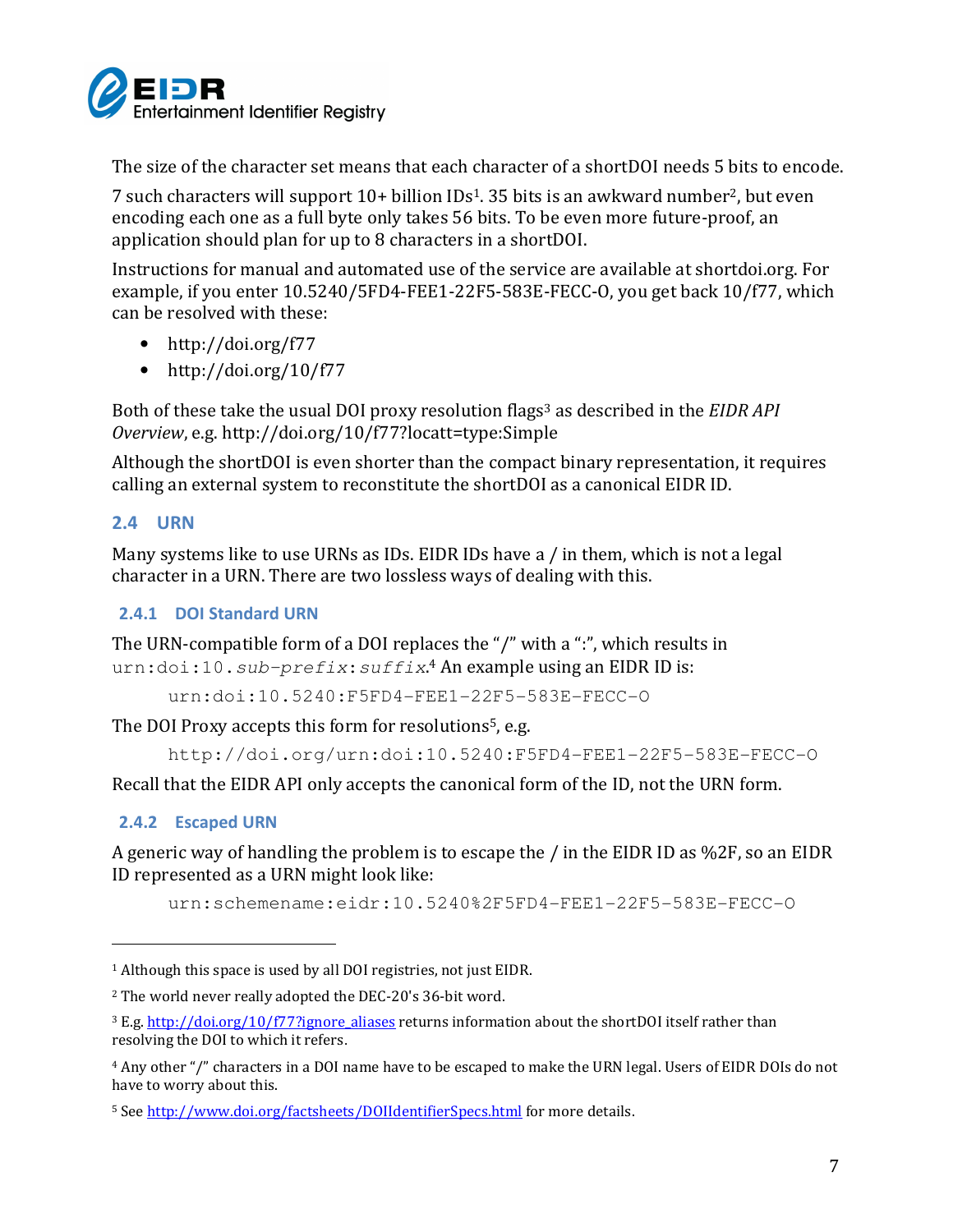

This is a fully legal URN, and the canonical EIDR ID can be extracted from it with no outside information. However, the use of escaped sequences can be prone to implementation errors in some contexts, e.g. in URLs, which require their own escaping, so in some contexts, it may be preferable to use other forms of the ID.

## 2.5 URI

 $\overline{a}$ 

There are two standard ways to represent an EIDR ID as a URI.

- DOI is a registered URI within the info-URI namespace (IETF RFC 4452, the "info" URI Scheme for Information Assets with Identifiers in Public Namespaces). For example, info:doi:10.5240/5FD4-FEE1-22F5-583E-FECC-O is a legal URI.
- You can represent a DOI (and hence an EIDR ID) as a URI using the DOI proxy<sup>6</sup>. http://doi.org/10.5240/5FD4-FEE1-22F5-583E-FECC-O is a legal URI.

There is also a non-standard way to represent an EIDR ID as a URI, included here because, although it is non-standard, it is lossless.

• The use of the lowercase string "doi" complies with the IETF specification, RFC 3986, for representation as a URI (Uniform Resource Identifier). This means that although doi is not a scheme registered with IANA, doi:10.5240/5FD4-FEE1-22F5- 583E-FECC-O is at least syntactically legal as a URI.

# 3 Potentially Lossy Representations

Although EIDR IDs should never be compressed in a way that loses information, some techniques run the risk of data loss even if they are not inherently lossy. However, some applications may require such representations for reasons of compatibility with existing processes, APIs, or databases.

Such representations are safe as long as they are used carefully in closed environments – the risk of information loss increases when the representation is used outside of the system within which it is defined.

Applications that use potentially lossy representations for EIDR IDs must ensure that if an ID is ever presented to a user or in a document as a DOI or EIDR ID, the ID is presented in the canonical format7. Of course, when presenting the ID within the originating environment, the representation is entirely up to the defining system. When the ID is used in other contexts outside the closed environment, it is important to use a canonical format in order to ensure successful DOI resolvability and interoperability with other systems.

<sup>6</sup> See http://www.doi.org/doi\_handbook/3\_Resolution.html#3.7.3 for more details.

<sup>7</sup> Some applications may want to communicate the ID as an URN or URI, in which case the respective standard representations should be used.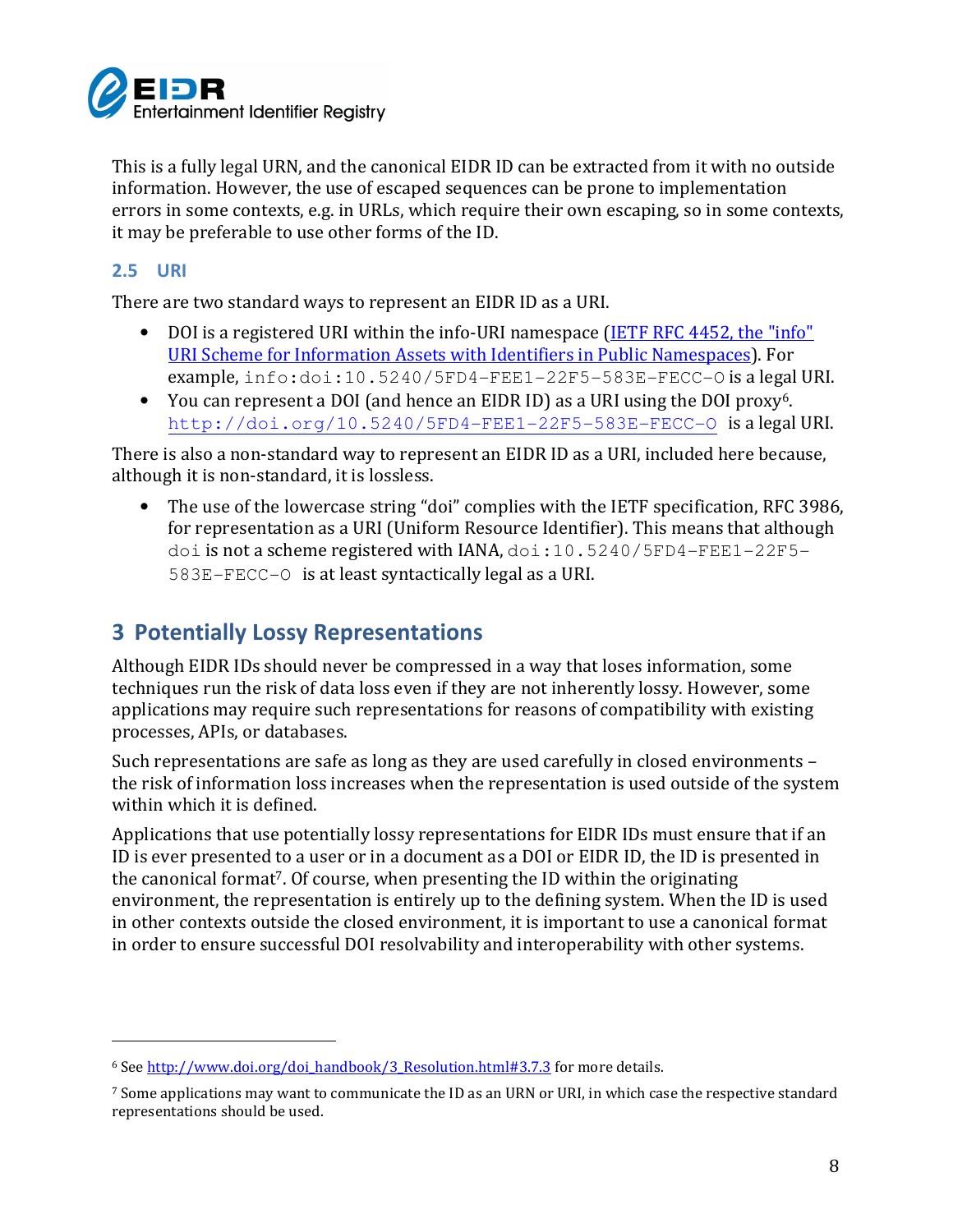

## 3.1 Classes of Potentially Lossy Representations

EIDR members have expressed interest in two types of non-standard representations – binary and URN. So far, there are no implementations of potentially lossy binary forms, but see the next section for two implementations of alternate URN-based formats.

Future versions of this document will include potentially lossy formats as they come into common use. Such formats will generally be specific to a particular application or ecosystem.

#### 3.1.1 Non-standard Binary

Compact binary could be made even more compact by replacing the 16-bit sub-prefix with a single byte, which is then used to index a table of prefixes. Although this is smaller, it requires extra information (the mapping table), so an ID of this form cannot be reconstituted without knowing the extra information.

It may be appropriate for entirely closed systems, but should be used only as a last resort and is strongly discouraged in other cases. For example, this case might arise with media for connected devices that have legacy–driven space constraints. Such devices would have to talk to EIDR-cognizant systems through an intermediary (such as a dedicated server) that knew how that class of devices and media dealt with EIDR prefixes.

#### 3.1.2 Non-standard URN

Some systems, due to bugs or historical accidents, may not accept even an escaped "/ " in a URN. For similar reasons, some systems may not accept the standard DOI URN format. There are two approaches for dealing with this:

• Alternate translation: Translate the / to something else, for example the underscore character. The scheme name for this non-standard escaping should not be the same name used for URNs that escape the / in the standard way. For example:

urn:schemename:eidr-undr:10.5240 5FD4-FEE1-22F5-583E-FECC-O

This can also be used when implementations do not properly handle "%" escaping – the important thing to remember is that none of these cases should use undifferentiated  $e$ idr (which must be reserved for use in a standard URN format) as a name or sub-name.

Although this form requires some external information (which characters get replaced and the substitution character(s)) the pattern of an EIDR ID is simple enough for an application to turn this back into the canonical form pretty easily.

• Truncated URN: Some URN–based systems may have length limits, or problems with any special characters at all, requiring complete removal of the prefix. In that case, it may be necessary to have a new URN scheme. URN schemes that escape, remove, or replace characters in different ways should each define a different scheme (or subscheme) name. For example, this scheme removes the prefix but leaves the hyphens:

urn:schemename:eidr-5240:5FD4-FEE1-22F5-583E-FECC-O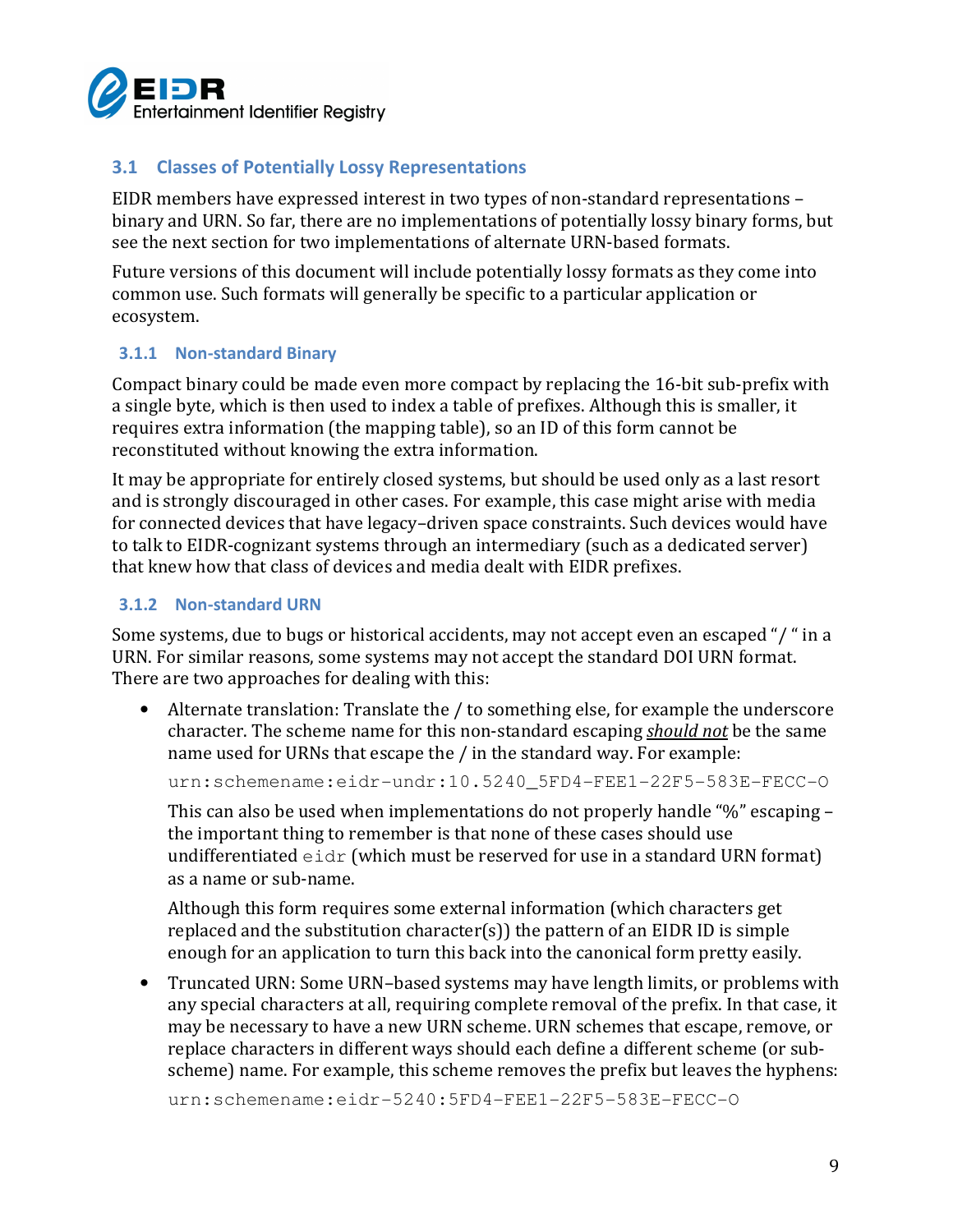

For schemes like this to be lossless, these things must be true:

- $\circ$  It must be known that  $e$ idr-5240 indicates that the prefix is 10.5240
- $\circ$  If the representation removes punctuation, such as the hyphens, this must be known to reconstruct the full canonical form.
- o The scheme name and suffix should always travel together to ensure that there is enough information present to know which prefix mapping and punctuation replacement to use.
- o Each EIDR prefix has a separate indicator in the scheme. In the example, eidr-5240 implies the prefix is 10.5240; a new EIDR prefix would need a new indicator, e.g. eidr-5241.

Unless all of these are true, there is a risk that an application will not know what to do if it needs to turn this proprietary URN-based ID into a canonical EIDR ID.

## 3.2 Current Uses

### 3.2.1 EIDR-S

EIDR-S is a special URN-encoded form of the EIDR ID developed for use as a DECE (Digital Entertainment Content Ecosystem) Content Identifier for the UltraViolet digital content ecosystem. The DECE Content ID spec does not allow slash ("/") characters, so the EIDR-S format replaces the "10.5240/" prefix in a standard EIDR content ID with a DECEcompliant "urn:dece:[ID TYPE]:eidr-s:" prefix. For example:

- urn:dece:cid:eidr-s:1E63-2E9A-11AB-FE88-1B89-M
- urn:dece:alid:eidr-s:50A5-34E1-4FFF-0BBD-17C9-G
- urn:dece:apid:eidr-s:8BAD-E17A-BD9D-0B5F-C6F8-R

#### 3.2.2 EIDR-X

EIDR-X is an EIDR ID with enhanced version encoding in the form of a unique alphanumeric suffix separated from the standard EIDR suffix by a colon. It is used when a workflow requires a distinction between two objects that cannot normally be made using the EIDR content ID structure. For example, if an UltraViolet content provider had a use case that required two different ALIDs for distributing the same EIDR Edit as part of different offers, multiple ALIDs could be created from the same EIDR Edit using the EIDR-X format.

An EIDR-X is constructed like an EIDR-S, except a suffix is appended to the EIDR I. For example:

- urn:dece:cid:eidr-x:1E63-2E9A-11AB-FE88-1B89-M:Sony
- urn:dece:alid:eidr-x:50A5-34E1-4FFF-0BBD-17C9-G:UK
- urn:dece:apid:eidr-x:8BAD-E17A-BD9D-0B5F-C6F8-R:vudu

NOTE: EIDR-X suffixes are not part of a controlled vocabulary administered by any registration agency, so it is up to the user to ensure uniqueness within their operational